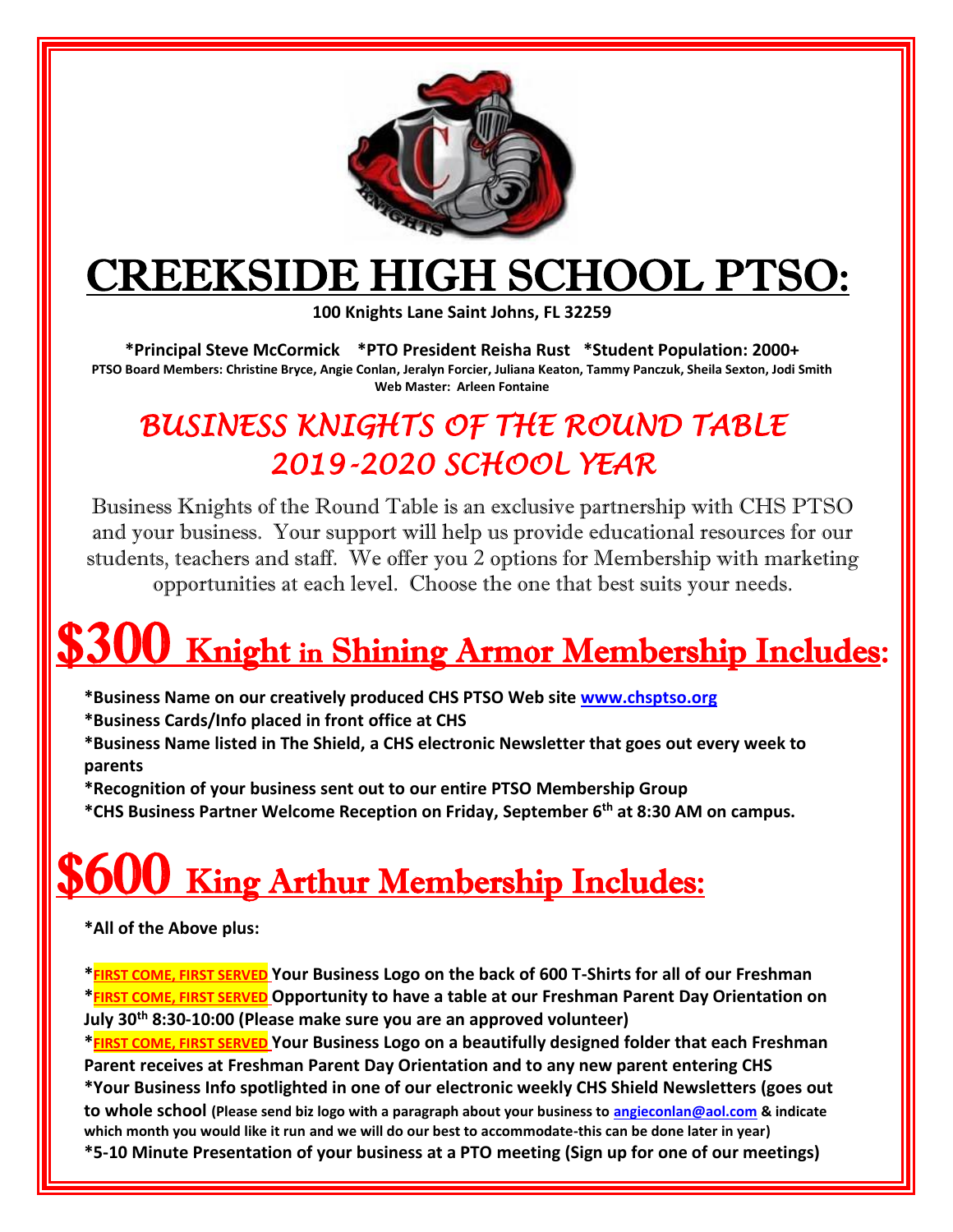**This page and the next page need to be returned with your payment please!**



## CREEKSIDE HIGH SCHOOL PTSO:

*BUSINESS KNIGHTS OF THE ROUND TABLE 2019-2020 Business Partner Application* 

| <b>Company Name:</b>    |  |
|-------------------------|--|
| <b>Contact Person:</b>  |  |
| <b>Address:</b>         |  |
| Email:                  |  |
| <b>Phone Number(s):</b> |  |
| Web site:               |  |
|                         |  |

**Choose the Level of Membership you would like:**

### \_\_\_\$300 Knight in Shining Armor Membership **\$600 King Arthur Membership SUMMER SPECIAL**

**Please make checks out to CHS PTSO. We are a 501(3) c charitable organization so please copy for your tax records. This form and the next St Johns County School District Annual School Community Partnership Agreement Form need to be dropped off or mailed to:**

#### **Creekside High School ATTENTION: PTSO BUSINESS PARTNERS 100 Knights Lane Saint Johns, FL 32259**

**Please email [angieconlan@aol.com](mailto:angieconlan@aol.com) & [artcrzy@aol.com](mailto:artcrzy@aol.com) a high resolution image of your company logo for our web site. Once you become a partner, we will send you information about how to send your business info for emails and also how to sign up for a PTSO meeting business presentation. Thank you for becoming one of our BUSINESS KNIGHTS OF THE ROUND TABLE! Your support is making a difference!**